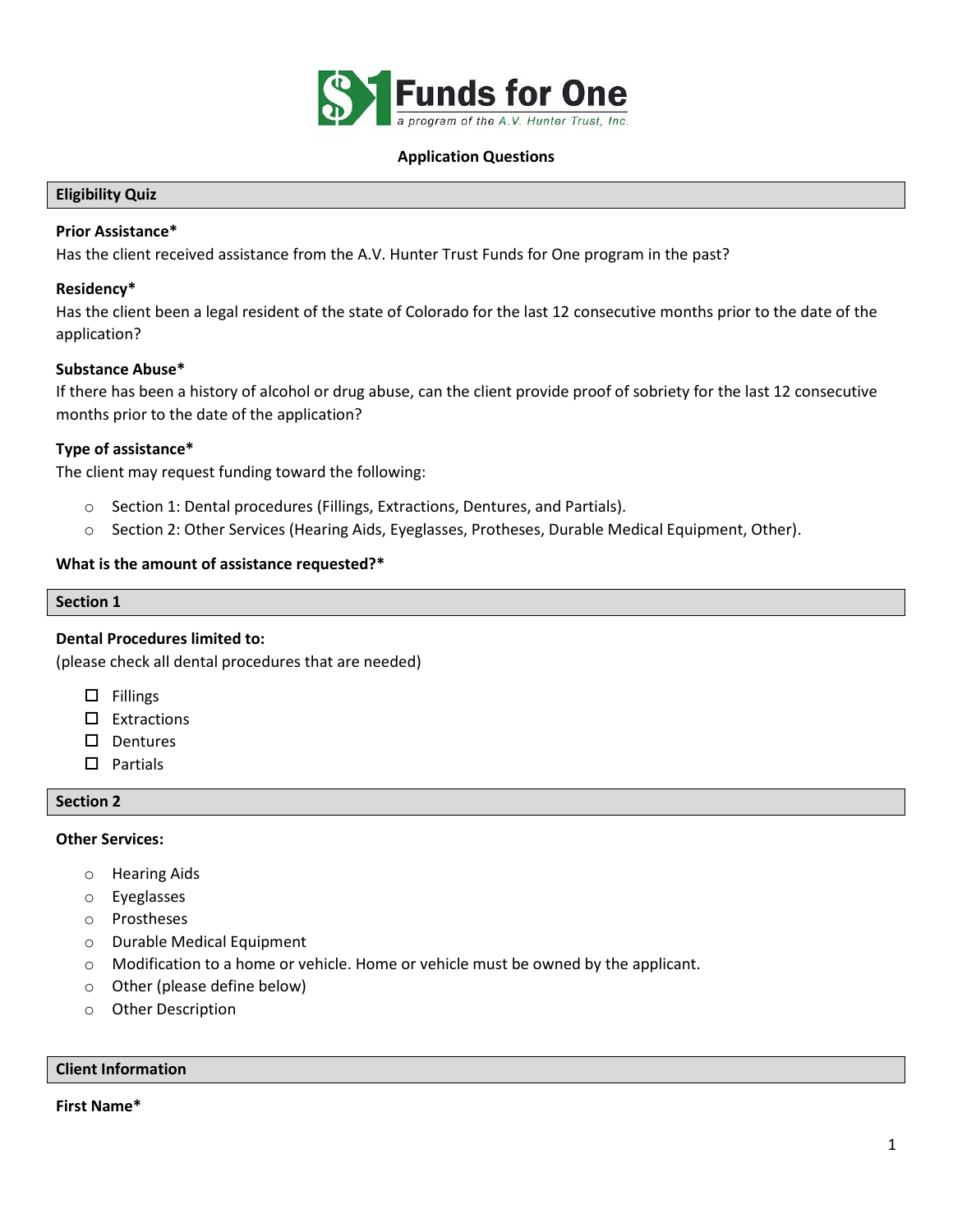(Client Information Continued) **Last Name\***

**Date of Birth\***

**Marital Status\***

**Street Address\***

**City\***

**State\***

**Zip Code\***

**Number of Years at this Address\***

| <b>Previous Address</b>         |  |
|---------------------------------|--|
| <b>Previous Street Address*</b> |  |
| City*                           |  |
| State*                          |  |
| Zip code*                       |  |

**Number of years at this address\***

### **Background Information**

Please describe the situation of the client. This is your only opportunity to make a compelling case for funding from the A. V. Hunter Trust. Please include any information that you deem important including: health, description of any disabilities, employment, education, military service, and any other applicable personal information.

**Optional** -in addition, or instead of, you may attach a letter from the client explaining his or her own situation, if they choose.

| <b>Employment History</b>                             |                |
|-------------------------------------------------------|----------------|
| <b>Employment History*</b><br>Is the client employed? |                |
| <b>Current Employment</b>                             |                |
| Name of Employer*                                     |                |
| City*                                                 |                |
| State*                                                |                |
| Type of business*                                     |                |
| Position held*                                        |                |
| Hours per week*                                       |                |
| How many years?*                                      |                |
|                                                       | $\overline{2}$ |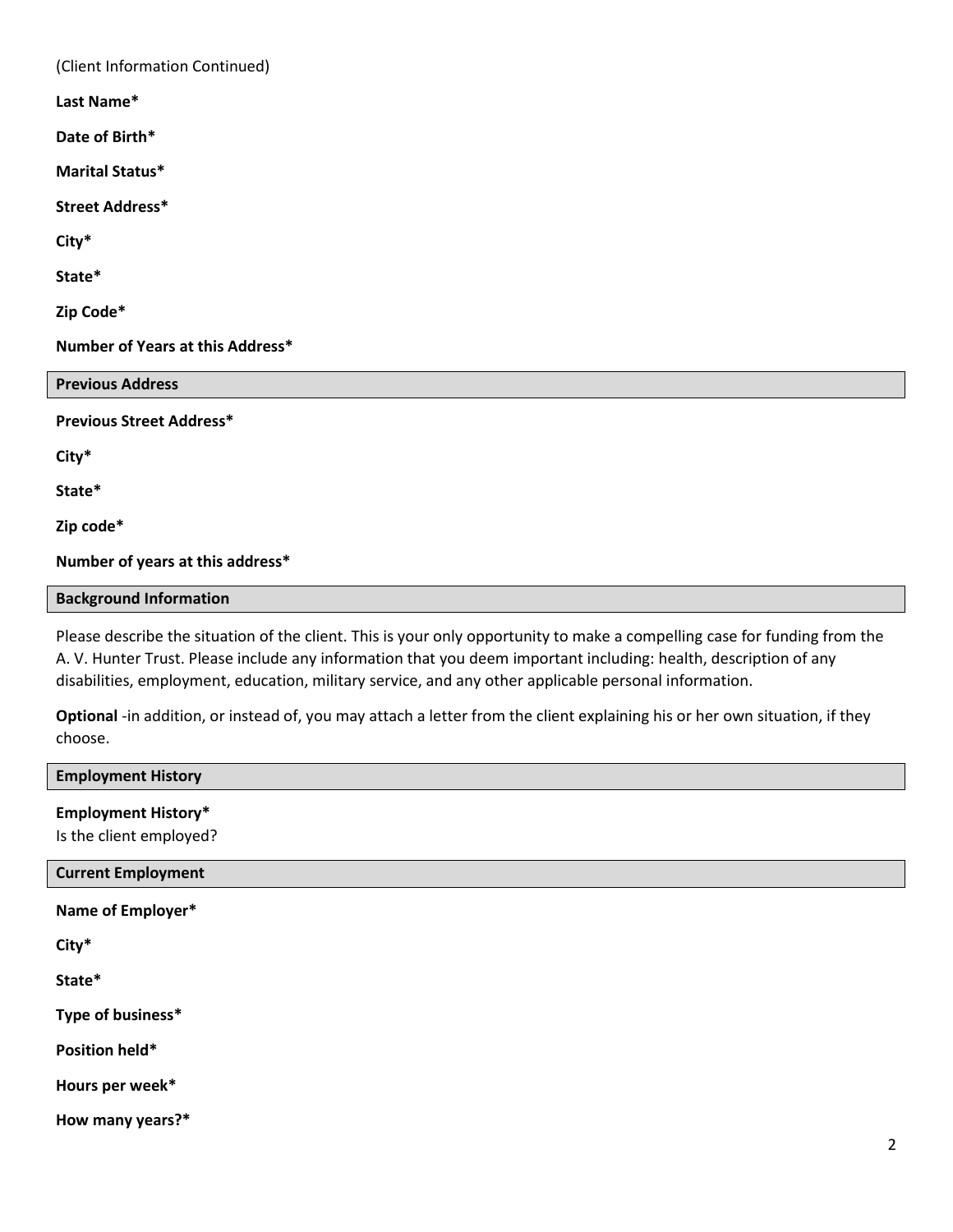#### **Previous Employment**

### **Previous Employment\***

All work history is relevant. Please list last place of employment including type of business, position held, hours worked, and length of employment. If they have not worked previously, please explain why.

#### **Household Members**

### **Household Members\***

Please indicate the number of ALL persons living in the home, INCLUDING the client and spouse. Include children, other relatives, and any unrelated occupants.

### **Household Member Information**

You will be asked the following information for each household member, including the client.

**Name\***

**Relationship\*** Relationship to client

# **Age\***

# **Monthly Income\***

Does this person have any monthly income including earnings, public and/or other assistance?

- o Yes
- o No

If YES, please type the total monthly income below along with a list of the sources of that income.

Some examples could include: Net Salary/Wage, Social Security, Unemployment, Workers Compensation, Supplemental Security Income, Social Security Disability Insurance, Old Age Pension, Temporary Assistance for Needy Families, Aid to the Needy Disabled, Veteran's Benefits, Pell Grant and/or other Educational Grants, Pension, Child Support or Other.

If NO, please type 0 (zero) for income and NA for the source.

#### **Total Monthly Income\***

#### **Income Sources\***

**Housing Information**

**Do any household members own the home?\***

- o Yes
- o No

**Home Ownership Information**

**Who owns the home?\***

**Market Value\***

**Loan Balance\***

**Monthly Mortgage Payment\***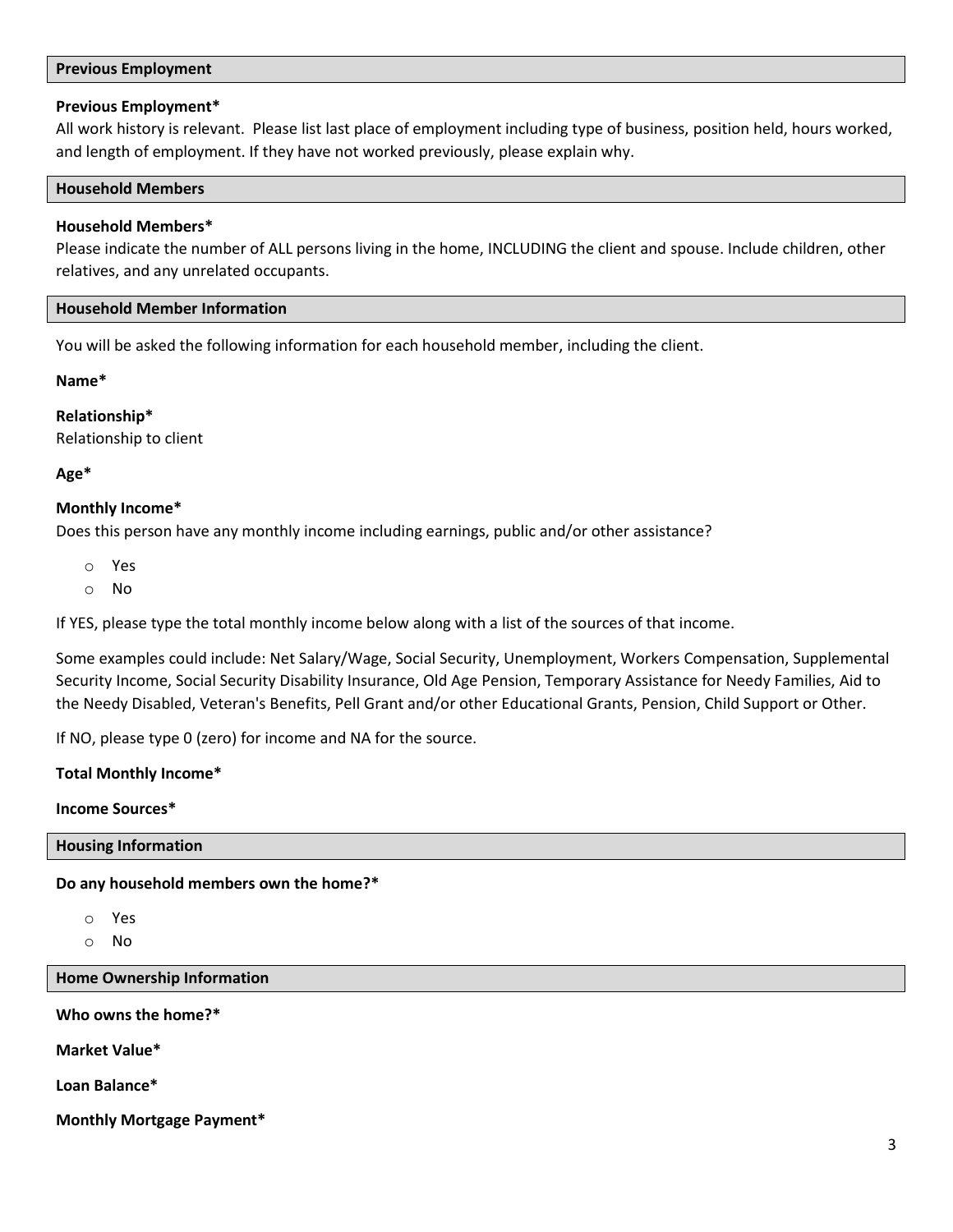**Home Rental Information**

**Landlord Name\***

**Monthly rental payment for household\***

**Household Resources**

**Does the client have a checking account?\***

**Does the client have a savings account?\***

**Does the client receive food stamps?\***

**Checking Account Information**

**Checking Account Balance\***

**Savings Account Information**

**Savings Account Balance\***

**Food Stamp Information**

**What is the amount of food stamps received monthly?\***

**Automobile Information**

You will be asked the following information for each automobile.

**Automobile Make / Model / Year\* Year Purchased\***

**Balance Due\***

**Monthly Car Payment\***

**Monthly Household Expenses\***

Please describe the client's current financial situation. Provide any information you feel may be relevant, including any circumstances that have impacted the client's financial need (example: relocation, healthcare costs, job loss, care of children or other family members.)

If the client shares living expenses with other household members, please give a general overview of the entire household's expenses.

**Vendor Information Vendor Name\* Vendor Phone Number\* Vendor Email Address\*** \*MUST HAVE A WORKING EMAIL ADDRESS FOR VENDOR.

**Vendor Contact Person**